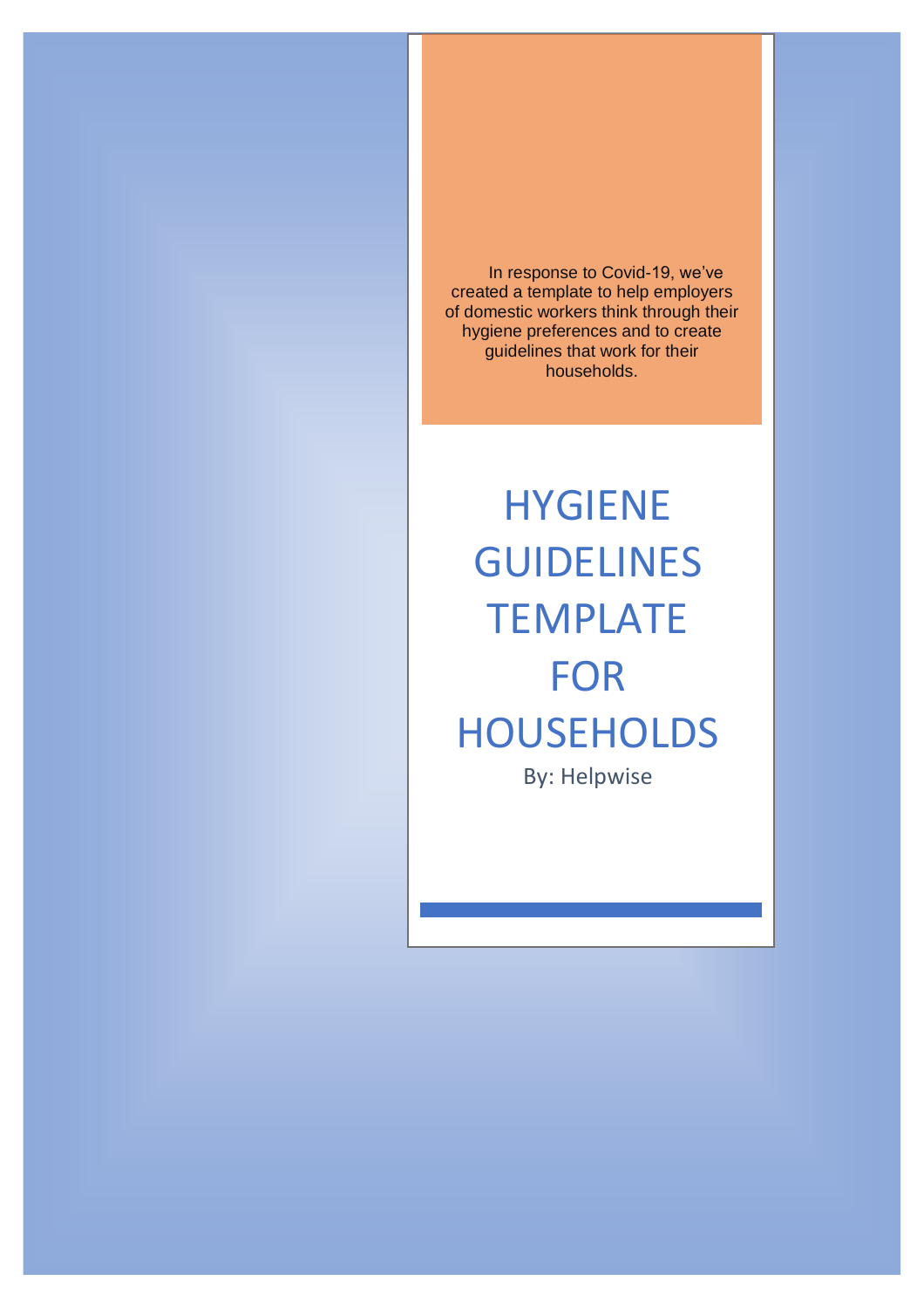#### **The Why**

We realize that many households are trying to figure out how to make their homes more hygienic for their family members and domestic workers these days, so we've added a special section to our hygiene guideline template and we're making this sheet shareable, so please feel free to pass it along. We've also included a quarantine section with tips on how to quarantine in the same household with nonquarantined household members.

#### **About this Template**

On the first few pages of this tool, you'll find a bunch of ideas to get you thinking through your hygiene preferences. We respect that each household is different, so we've given you space to consider what works best for you and those you live with. In the center column, you'll find "Prompts" to get you thinking. In the right column, you'll see some "Guideline Samples" in case you'd like to get inspiration from some examples.

The last page of this worksheet provides a place for you to jot down and print out the guidelines that you think will work best for your family. That's where you can create and articulate guidelines that are reflective of your own unique preferences and priorities. These lists were not meant to be exhaustive, but rather a starting place to help you get your thoughts down on paper. We imagine some of you will find the suggestions too detailed, and others will want to add even more details.

## **Making it work**

Although none of us can perfectly eliminate all risk of germs from our households, we hope that developing and sharing your preferences will bring you peace of mind and increase clarity in your home. Use this template to type up your thoughts, and then print it out and share it with your domestic worker and family members. You may want to post it in a visible place to help people remember the new practices. We encourage employers to find a time to sit down with your domestic helper, so that she understands the "why" behind certain rules and so that she can be aware of your expectations, especially during this unique time. Taking time to be specific - showing her exactly what cleaning supplies you're referring to, which masks she should use, and what you mean by phrases like, "wipe down thoroughly" – can benefit both of you in the long term.

> For the word document version of this template, please feel free to emai[l info@helpwise.com.hk](mailto:info@helpwise.com.hk) with the title "Hygiene Template Request."



Copyright © 2020 Helpwise. All Rights Reserved. www.helpwise.com.hk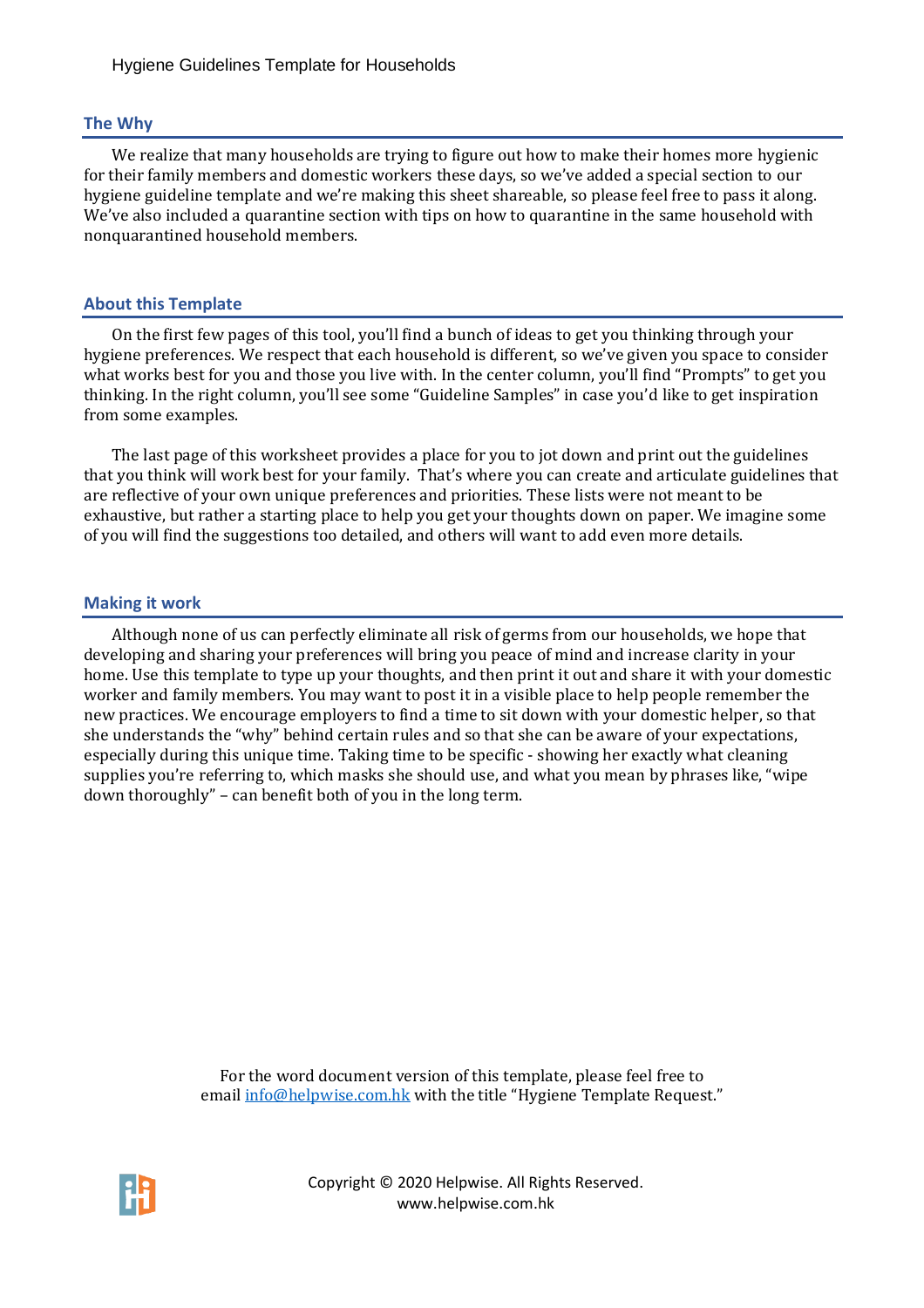# **Sample guidelines: Covid-19 Specific**

| <b>Areas</b>                     | <b>Prompts</b>                                                                                                                                                                                                                                                                                                                                                                                                                                                                                                                              | <b>Guideline Samples</b>                                                                                                                                                                                                                                                                                                                                                                                                                                                                                                                                                                                                                                                                                                                                                                                                                                                                                                                                                                                                                                                                                                                                                                                                                                                     |
|----------------------------------|---------------------------------------------------------------------------------------------------------------------------------------------------------------------------------------------------------------------------------------------------------------------------------------------------------------------------------------------------------------------------------------------------------------------------------------------------------------------------------------------------------------------------------------------|------------------------------------------------------------------------------------------------------------------------------------------------------------------------------------------------------------------------------------------------------------------------------------------------------------------------------------------------------------------------------------------------------------------------------------------------------------------------------------------------------------------------------------------------------------------------------------------------------------------------------------------------------------------------------------------------------------------------------------------------------------------------------------------------------------------------------------------------------------------------------------------------------------------------------------------------------------------------------------------------------------------------------------------------------------------------------------------------------------------------------------------------------------------------------------------------------------------------------------------------------------------------------|
| <b>Supplies</b><br><b>Health</b> | Storage location of masks and<br>$\bullet$<br>protective supplies<br>Person in charge for stocking supplies<br>$\bullet$<br>and when they should restock<br>Brands to be purchased or avoided<br>$\bullet$<br>How/who will be monitoring the health                                                                                                                                                                                                                                                                                         | Supplies like masks, antibacterial wipes,<br>$\bullet$<br>disinfectants, and gloves can be stored in<br>an easily accessible drawer or basket by<br>the front door.<br>The helper to stock masks when the<br>$\bullet$<br>quantity runs below 30.<br>Helper can take initiative to purchase<br>$\bullet$<br>masks from pharmacies or Helper can<br>alert Employer when the masks are<br>running low.<br>$\bullet$                                                                                                                                                                                                                                                                                                                                                                                                                                                                                                                                                                                                                                                                                                                                                                                                                                                            |
|                                  | $\bullet$<br>of your household members during this<br>time?<br>How/when would you like them to<br>$\bullet$<br>update you on any symptoms they<br>have?<br>What actions should your helper take if<br>$\bullet$<br>a family member starts showing<br>symptoms?<br>If you have elderly living in the home,<br>$\bullet$<br>do you want your helper to take their<br>temperature? If so, when and how?                                                                                                                                        | Helpers and family members can be<br>asked to text you if they experience any<br>of the following symptoms: fever,<br>difficulty breathing, coughing, fatigue,<br>loss of smell/taste<br>Provide your helper with emergency<br>$\bullet$<br>lists and protocol for how to take care of<br>a family member should they need<br>immediate care<br>Make sure your helper and family<br>$\bullet$<br>members know where the thermometer<br>is located and how to take the<br>temperature and clean the thermometer<br>afterwards                                                                                                                                                                                                                                                                                                                                                                                                                                                                                                                                                                                                                                                                                                                                                 |
| <b>Practices</b>                 | Protocol for going out to run errands, or<br>$\bullet$<br>interacting with friends<br>Precautions when taking children or<br>$\bullet$<br>elderly out<br>Precautions when dining out<br>$\bullet$<br>Disinfectant procedures upon returning<br>$\bullet$<br>home<br>Visitor's guidelines - on arrival and<br>$\bullet$<br>upon departure<br>Drop-offs and collection procedures<br>$\bullet$<br>Precautions when being on public<br>$\bullet$<br>transportation<br>Preferences for more sanitary toileting,<br>coughing, sneezing practices | When leaving the house, please wear a<br>$\bullet$<br>mask and only remove masks during the<br>eating portion of the meal. Put masks<br>back on when chatting after the meal.<br>When running errands, you can keep a<br>$\bullet$<br>Ziploc bag with a paper towel in your<br>handbag or backpack. If you need to<br>remove your mask during a mealtime,<br>you can place the mask on the paper<br>towel, fold it, and put it inside the Ziploc<br>bag and in your personal handbag while<br>eating to keep it sanitary and to avoid<br>putting it on a restaurant table.<br>Be mindful that children and elderly<br>$\bullet$<br>often touch a lot of surfaces when going<br>out (either due to curiosity or trying to<br>keep their balance, etc). Help escort<br>them to bathrooms to wash their hands<br>more regularly than usual or carry hand<br>sanitizer for quick fixes.<br>Upon returning home, remove shoes,<br>$\bullet$<br>remove and discard masks (but touch<br>the rubber band part only), and wash<br>hands thoroughly before touching any<br>other home surfaces.<br>If someone drops off items at your home,<br>$\bullet$<br>the bag and items can be wiped down<br>with antibacterial wipes and then wait<br>the allotted time for it to dry (normally |

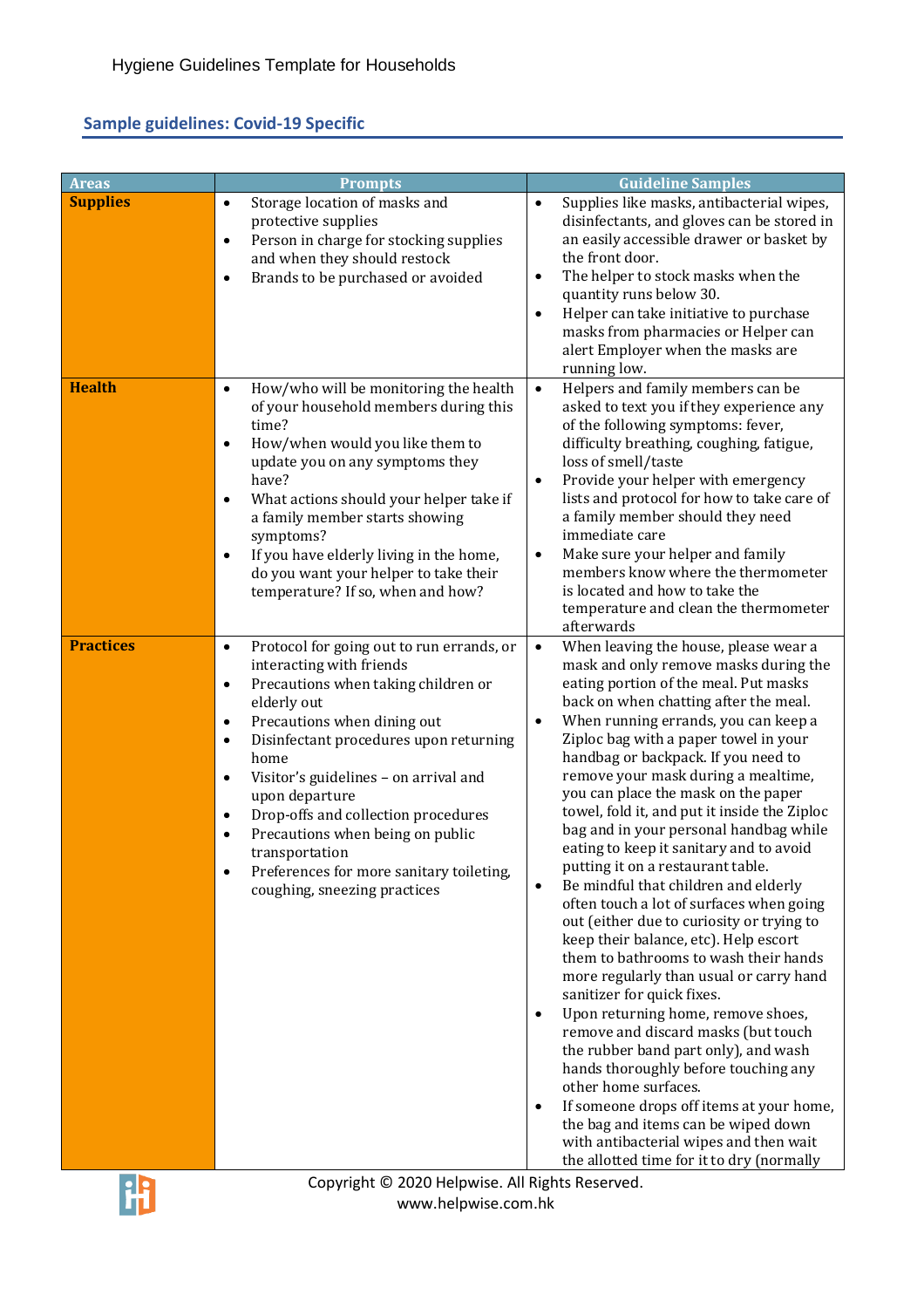|                                          |                                                                                                                                                                                                                                                                                                                                                                                                                                                                                                                                                                                                                                                                                                                                                                                                                                           | about 30 seconds) before using those<br>items. For food deliveries, "no contact<br>delivery" options are now available<br>where you can ask someone to ring the<br>doorbell and leave on the doorstep.<br>If you have visitors, you could wipe<br>$\bullet$<br>down common areas and bathroom after<br>they leave and/or spray a disinfectant.<br>When using public transportation, stand<br>or sit apart from others whenever<br>possible. Try to avoid touching handles<br>or guardrails; or, carry antibacterial<br>sanitizer with you and use it after using<br>public transportation.                                                                                                                                                                                                                                                                                                                                                                                                                                                                                                                                                                                                                                                                                                                                                                                      |
|------------------------------------------|-------------------------------------------------------------------------------------------------------------------------------------------------------------------------------------------------------------------------------------------------------------------------------------------------------------------------------------------------------------------------------------------------------------------------------------------------------------------------------------------------------------------------------------------------------------------------------------------------------------------------------------------------------------------------------------------------------------------------------------------------------------------------------------------------------------------------------------------|---------------------------------------------------------------------------------------------------------------------------------------------------------------------------------------------------------------------------------------------------------------------------------------------------------------------------------------------------------------------------------------------------------------------------------------------------------------------------------------------------------------------------------------------------------------------------------------------------------------------------------------------------------------------------------------------------------------------------------------------------------------------------------------------------------------------------------------------------------------------------------------------------------------------------------------------------------------------------------------------------------------------------------------------------------------------------------------------------------------------------------------------------------------------------------------------------------------------------------------------------------------------------------------------------------------------------------------------------------------------------------|
| <b>Quarantine</b><br><b>Arrangements</b> | What is the plan for keeping the<br>$\bullet$<br>quarantined individual(s) as separate<br>as possible from the non-quarantined<br>individual(s)?<br>Are there ways to avoid being in the<br>$\bullet$<br>same room at the same time?<br>Any schedules for when the<br>$\bullet$<br>quarantined and non-quarantined<br>people can use the common areas like<br>the living/dining room at separate<br>times<br>Can the quarantined individual(s) use a<br>$\bullet$<br>different bathroom and do their laundry<br>separately during those two weeks?<br>How can meals be handled, to limit<br>$\bullet$<br>interactions between the quarantined<br>person(s) and the non-quarantined<br>person(s)?<br>What supplies should be stocked in the<br>$\bullet$<br>room of the quarantined person, to limit<br>their need for exiting their room? | Those in quarantine should remain in<br>$\bullet$<br>separate rooms from the unquarantined<br>as much as possible<br>Use separate bathrooms<br>$\bullet$<br>Wipe down the sinks and toilet/door<br>$\bullet$<br>handles with antibacterial wipes after<br>each use and to shut the toilet seat<br>before flushing. Avoid having<br>quarantined people in the kitchen and<br>preparing food, which requires a lot of<br>surface touches.<br>Use dedicated dishes and sheets for the<br>$\bullet$<br>quarantined person<br>Disinfect door handles regularly<br>$\bullet$<br>Meals can be prepared by the non-<br>$\bullet$<br>quarantined person and placed outside<br>the bedroom or office doors of the<br>quarantined person. They can eat it in<br>their room (on a desk or bed tray) and<br>then return it to outside their door for<br>the unquarantined person to retrieve<br>without having to talk/interact/touch<br>the quarantined person.<br>If the unquarantined person is<br>unavailable for mealtime assistance, they<br>can leave some foods or supplies on the<br>dining table, or the quarantined<br>person(s) can order in delivery and<br>request a "no contact delivery."<br>A lap desk can be purchased for working<br>and/or eating.<br>Bottled waters, antibacterial wipes, clean<br>towels, mini trashcan and extra trash<br>bags, snacks and/or fruits. |

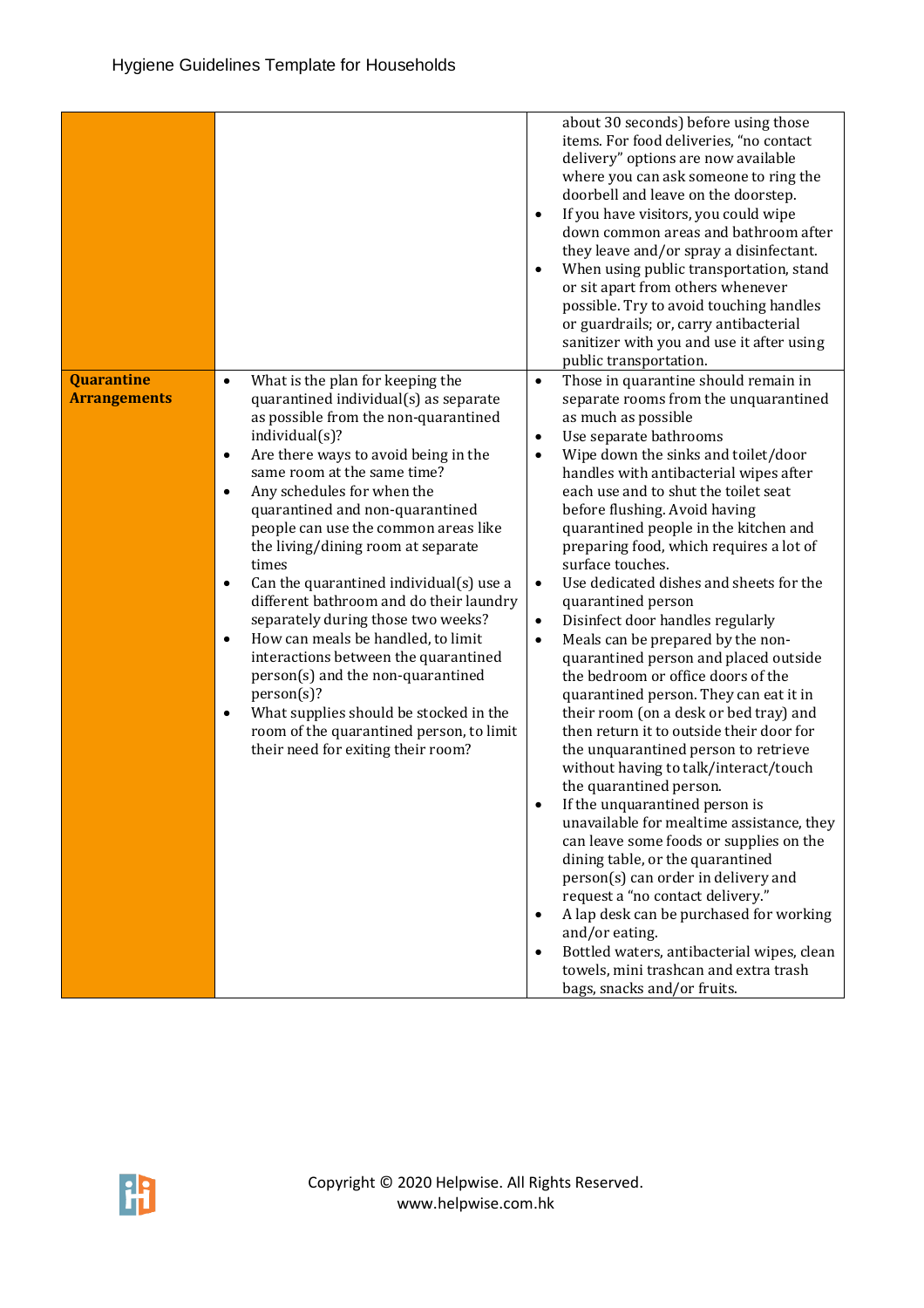## **Sample guidelines: General Household Hygiene**

| <b>Areas</b>                      | <b>Prompts</b>                                                                                                                                                                                                                                                                                                                                                                                                                                                                                                                                                                                                                                              | <b>Guideline Samples</b>                                                                                                                                                                                                                                                                                                                                                                                                                                                                                                                                                            |
|-----------------------------------|-------------------------------------------------------------------------------------------------------------------------------------------------------------------------------------------------------------------------------------------------------------------------------------------------------------------------------------------------------------------------------------------------------------------------------------------------------------------------------------------------------------------------------------------------------------------------------------------------------------------------------------------------------------|-------------------------------------------------------------------------------------------------------------------------------------------------------------------------------------------------------------------------------------------------------------------------------------------------------------------------------------------------------------------------------------------------------------------------------------------------------------------------------------------------------------------------------------------------------------------------------------|
| <b>In the Kitchen</b>             | How often should the fridge be checked<br>$\bullet$<br>for expired items?<br>How often should the cupboard be<br>$\bullet$<br>checked for expired items?<br>How should food items be marked?<br>$\bullet$<br>How long should the food stay in the<br>$\bullet$<br>fridge?<br>How long should the food stay in the<br>$\bullet$<br>freezer?<br>If something expires, should it be<br>$\bullet$<br>thrown out or would you like to be<br>informed first?<br>How should raw meats and eggs be<br>$\bullet$<br>handled?<br>Are there certain cutting boards for<br>$\bullet$<br>certain things?<br>What type of rag and cleaner should be<br>$\bullet$<br>used? | Food or drinks that have reached their<br>$\bullet$<br>expiration date are to be disposed of.<br>Fridge should be checked every week and all<br>$\bullet$<br>expiring items disposed of at the time of<br>checking.<br>Leftover/food can be chilled for up to 2 days<br>$\bullet$<br>before being disposed of.<br>Frozen food can stay in the freezer for up to<br>$\bullet$<br>3 months from time of purchase.<br>All leftover/food items should be labelled<br>$\bullet$<br>with the date that it was opened.<br>Leftovers should not be reheated more than<br>$\bullet$<br>once. |
| <b>Dish washing</b>               | What dishes should be washed by<br>$\bullet$<br>hand?<br>What cleaning tools should be used?<br>$\bullet$<br>What should be washed by<br>$\bullet$<br>dishwasher?<br>How often do you want the cleaning<br>$\bullet$<br>brushes/rags replaced?                                                                                                                                                                                                                                                                                                                                                                                                              | All washing up of dishes, glasses, bottles, etc<br>$\bullet$<br>is to be done using hot water & dishwashing<br>liquid.<br>When using the dishwasher, make sure you<br>$\bullet$<br>use dish-washing tablet.                                                                                                                                                                                                                                                                                                                                                                         |
| <b>Children's</b><br><b>Items</b> | How often should the toys, play mats<br>$\bullet$<br>and changing mats be sterilized?<br>What cleaning tools should they use?<br>$\bullet$<br>How often should the bed linens be<br>$\bullet$<br>changed? What should happen if the<br>sheets get soiled with bodily fluids?<br>How to clean up vomit or blood?<br>$\bullet$                                                                                                                                                                                                                                                                                                                                | The children's changing mats are to be<br>$\bullet$<br>sterilised every 2 days.<br>The children's toys are to be washed<br>$\bullet$<br>thoroughly once a week including all<br>bathroom toys & slip mats.<br>When cleaning and sterilising these items,<br>$\bullet$<br>you should use "XXXX" cleaning liquid, which<br>is not harmful to children.                                                                                                                                                                                                                                |
| <b>Shoes</b>                      | Do shoes need to be taken off when<br>$\bullet$<br>entering the home?<br>Where to wash and dry soaked/washed<br>٠<br>shoes?<br>Do all the shoes go in to the cabinet?<br>$\bullet$                                                                                                                                                                                                                                                                                                                                                                                                                                                                          | Shoes are to be taken off upon entering the<br>$\bullet$<br>house.<br>Shoes can be washed and dried on the<br>balcony and stored in the shoe cabinet.<br>Sports shoes should stay on the rack.<br>$\bullet$                                                                                                                                                                                                                                                                                                                                                                         |
| <b>Hand washing</b>               | When to wash hands?<br>$\bullet$                                                                                                                                                                                                                                                                                                                                                                                                                                                                                                                                                                                                                            | Hands are to be washed:<br>Before eating<br>$\bullet$<br>Before cooking and handling food<br>$\bullet$<br>After you touched raw meat<br>$\bullet$<br>Upon entering the house<br>$\bullet$<br>After using the restroom<br>$\bullet$                                                                                                                                                                                                                                                                                                                                                  |
| <b>Trash Bin</b>                  | How often do you want the trash bins<br>$\bullet$<br>emptied?<br>How often do you want the bags<br>$\bullet$<br>changed and bins washed?                                                                                                                                                                                                                                                                                                                                                                                                                                                                                                                    | Trash bins should be emptied when full<br>$\bullet$<br>All trash should be removed from the home<br>$\bullet$<br>every night and new bags put in the bins                                                                                                                                                                                                                                                                                                                                                                                                                           |
| <b>Sickness</b>                   | What precautions should your<br>$\bullet$<br>employee take if she feels sick?<br>What if the children feel sick?<br>$\bullet$<br>Used tissues handling?<br>٠                                                                                                                                                                                                                                                                                                                                                                                                                                                                                                | As soon as you feel ill, please inform us right<br>$\bullet$<br>away and begin wearing a mask<br>Wash hands after touching any bodily fluids<br>$\bullet$<br>(e.g. couching, used tissues)                                                                                                                                                                                                                                                                                                                                                                                          |



Copyright © 2020 Helpwise. All Rights Reserved.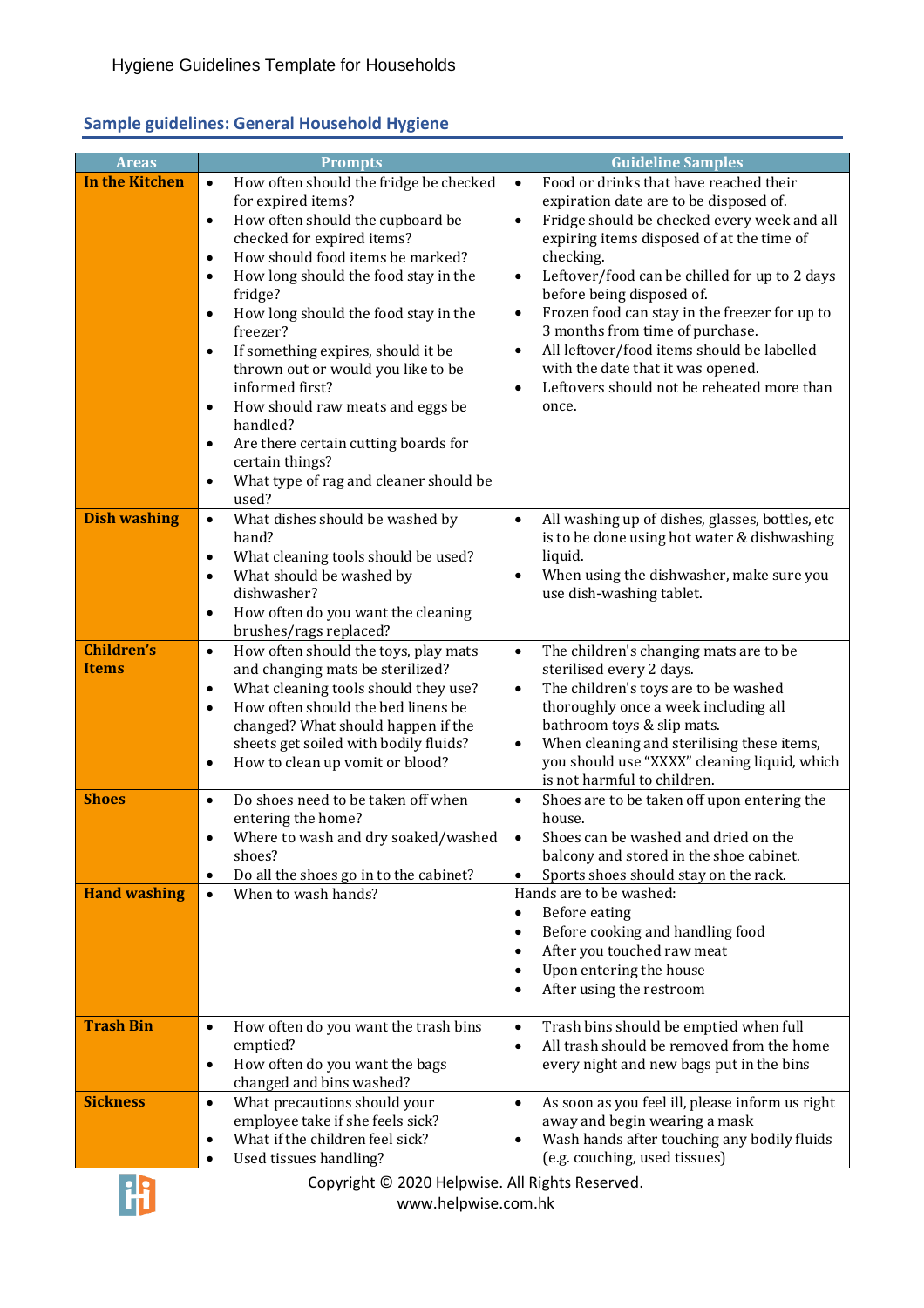|                                      |                                                                                                    | Disinfect door handles nightly if someone is<br>$\bullet$<br>sick                                                                                                                                                                                                                                                          |
|--------------------------------------|----------------------------------------------------------------------------------------------------|----------------------------------------------------------------------------------------------------------------------------------------------------------------------------------------------------------------------------------------------------------------------------------------------------------------------------|
| <b>Towels</b>                        | How often should the towels be<br>$\bullet$<br>changed?<br>What should be used to clean them?<br>٠ | Towels can be used for 2 days before<br>$\bullet$<br>changing them<br>Towels should be washed separately from<br>٠<br>the clothes<br>Use of dryer at XX temp. is recommended<br>$\bullet$                                                                                                                                  |
| <b>Kitchen</b><br>cleaning           | How often<br>$\bullet$<br>What areas                                                               | Cabinets should be cleaned every month<br>$\bullet$<br>Used surfaces/areas/hobs are to be cleaned<br>$\bullet$<br>right after use<br>Clean out fridge weekly<br>$\bullet$<br>Extractor is to be washed every week<br>٠<br>Kitchen floor should be swept night and<br>mopped weekly                                         |
| <b>Bathroom</b><br>cleaning          | How often<br>$\bullet$<br>What areas                                                               | Toilet bowl is to be cleaned and scrubbed<br>$\bullet$<br>with XX on a daily basis.<br>The bathroom floor is to be cleaned on a<br>daily basis<br>The shower/bathtub including the glass<br>panels/curtains should be cleaned 2 times a<br>week<br>The floor mat should be changed and<br>$\bullet$<br>cleaned every week. |
| <b>Surface and</b><br>floor cleaning | How often<br>$\bullet$<br>What areas                                                               | All surfaces should be cleaned and wiped<br>$\bullet$<br>once a week<br>Hoover and mop the floor once a week                                                                                                                                                                                                               |

For the word document version of this template, please feel free to emai[l info@helpwise.com.hk](mailto:info@helpwise.com.hk) with the title "Hygiene Template Request."



Copyright © 2020 Helpwise. All Rights Reserved. www.helpwise.com.hk